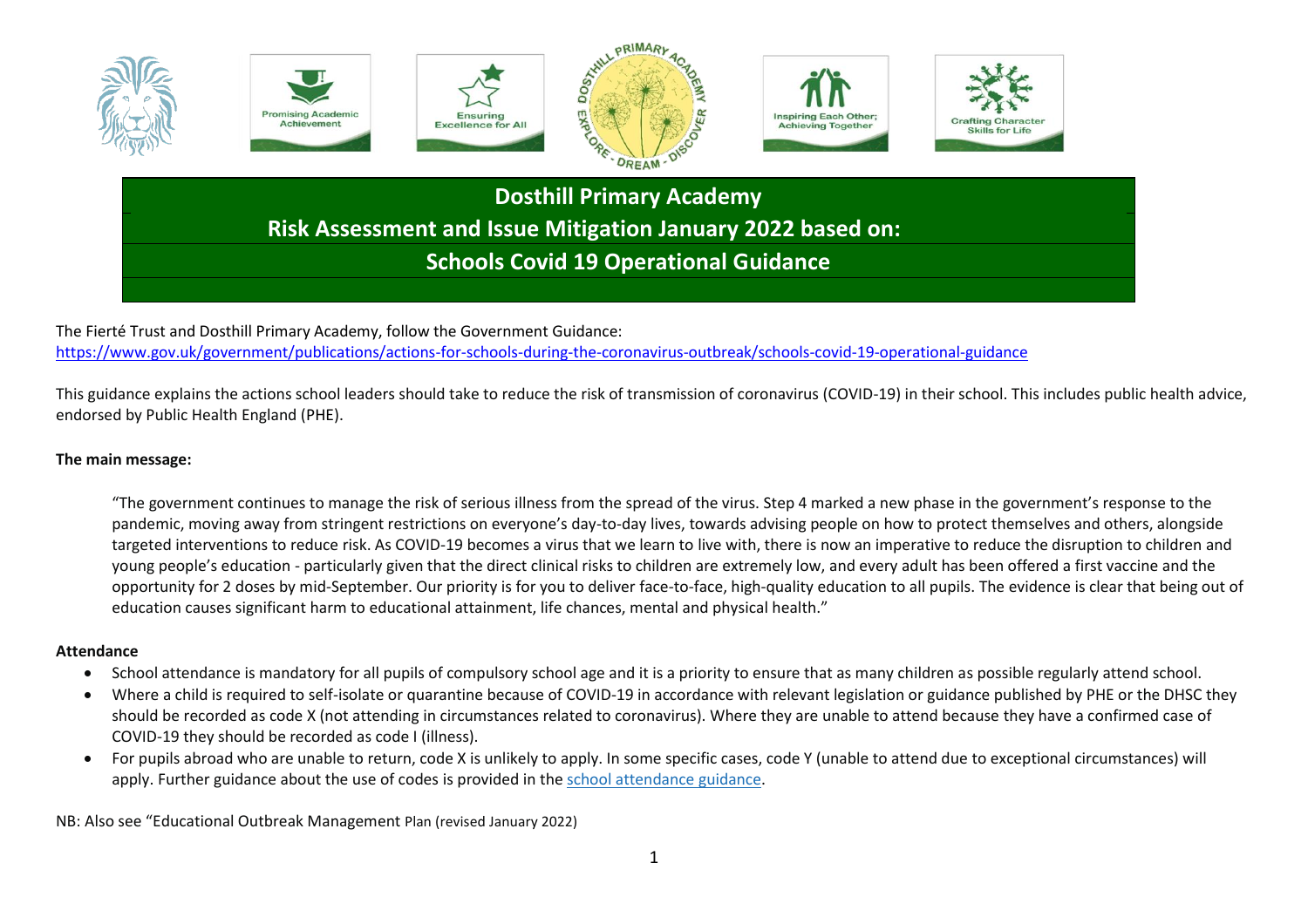| <b>School Operations</b>                                                                                                                                                                                                                                                                                                                                                                                                                                                                                                                                                                                                                                                                                                                                                                                                                                                                                                                                                                                                                                                                                                                                                                                                                                                                                                                                                                                                                                                                                                                                                                                                                 |                                                                                                                                                                                                                                                                                                                                                                                                                                                                                                                                                                                                                                                                                                                                                                       |                                                       |                                                              |  |
|------------------------------------------------------------------------------------------------------------------------------------------------------------------------------------------------------------------------------------------------------------------------------------------------------------------------------------------------------------------------------------------------------------------------------------------------------------------------------------------------------------------------------------------------------------------------------------------------------------------------------------------------------------------------------------------------------------------------------------------------------------------------------------------------------------------------------------------------------------------------------------------------------------------------------------------------------------------------------------------------------------------------------------------------------------------------------------------------------------------------------------------------------------------------------------------------------------------------------------------------------------------------------------------------------------------------------------------------------------------------------------------------------------------------------------------------------------------------------------------------------------------------------------------------------------------------------------------------------------------------------------------|-----------------------------------------------------------------------------------------------------------------------------------------------------------------------------------------------------------------------------------------------------------------------------------------------------------------------------------------------------------------------------------------------------------------------------------------------------------------------------------------------------------------------------------------------------------------------------------------------------------------------------------------------------------------------------------------------------------------------------------------------------------------------|-------------------------------------------------------|--------------------------------------------------------------|--|
| What are you doing to control the risks<br>What are the<br>Who might<br>be harmed/<br>Hazards<br>affected?                                                                                                                                                                                                                                                                                                                                                                                                                                                                                                                                                                                                                                                                                                                                                                                                                                                                                                                                                                                                                                                                                                                                                                                                                                                                                                                                                                                                                                                                                                                               | Further actions to control<br>the risks                                                                                                                                                                                                                                                                                                                                                                                                                                                                                                                                                                                                                                                                                                                               | Who needs<br>to carry out<br>the action?              | When is<br>the action<br>needed<br>by?                       |  |
| Infection from<br>Children<br>You should:<br>Staff<br>1. Ensure good hygiene for everyone.<br>Coronavirus<br>Parents/<br>Maintain appropriate cleaning regimes.<br>(Infection<br>Carers<br>Keep occupied spaces well ventilated. (NB: CO <sub>2</sub> Monitors will support<br>Control)<br>3.<br>Visitors<br>this)<br>On-site<br>4. Follow public health advice on testing, self-isolation and managing<br>construction<br>confirmed cases of COVID-19 including Omicron Variant and close contacts<br>(including vaccinated/non vaccinated people)<br>building<br>staff<br>1. Ensure good hygiene for everyone<br><b>Hand hygiene</b><br>Frequent and thorough hand cleaning will remain part of regular practice<br>across the school day.<br>Staff will continue to ensure that pupils clean their hands regularly. This<br>can be done with soap and water or hand sanitiser.<br>Staff will also practice the same routines.<br>Respiratory hygiene - "Catch it, bin it, kill it" for sneezes and coughs.<br>Tissues/tissue paper will be available in all areas.<br>Children will be encouraged to use hand or crook of elbow/arm<br>when coughing.<br>Use of personal protective equipment (PPE) - Most staff in schools will<br>not require PPE beyond what they would normally need for their work.<br>Staff may wear PPE when caring for someone with symptoms of COVID-<br>19 which will be dependent on how much contact is made with the<br>person who is symptomatic. Guidance states:<br>A face mask should be worn if you are in face-to-face<br>contact.<br>If physical contact is necessary, then gloves, an apron<br>٠ | *Everyone should wash their<br>hands on:<br>arrival at school,<br>before and after eating,<br>before and after<br>playtime/lunchtime<br>before and after using shared<br>resources/taking part in other<br>activities eg: music, ICT,<br>outdoor PE.<br>*Assemblies/frequent<br>reminders for children,<br>newsletters/parent mails for<br>parents and briefings for staff<br>to remind everyone of the<br>Systems of Control.<br>*Frequent reminders to<br>parents, staff to check for<br>symptoms so that anyone<br>attending school refrains to<br>do so if displaying symptoms.<br>*Children who are unwell will<br>have their temperature<br>checked. If displaying any<br>symptoms they will wait in<br>the medical and<br>parents/carers will be<br>collected. | <b>SLT</b><br>All staff<br>Parents/carers<br>Children | Sept 1st<br>2021<br>ongoing<br>(Continue<br>January<br>2022) |  |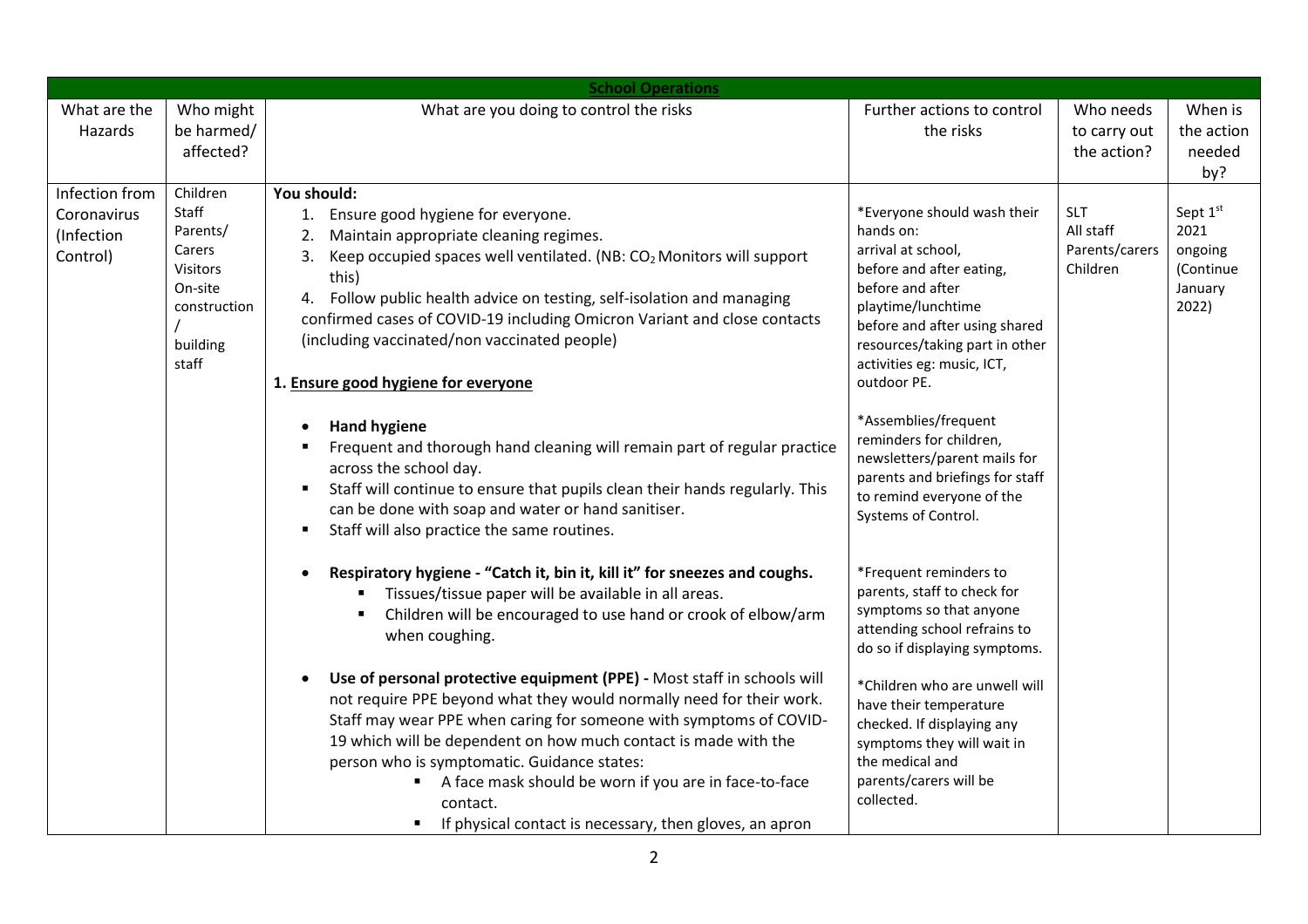| and a face mask should be worn.                                                                                                                                                                                                                                                                                                                                                                                                                                              |                                                                                                                                                                       | EHT, BH, VD - |  |
|------------------------------------------------------------------------------------------------------------------------------------------------------------------------------------------------------------------------------------------------------------------------------------------------------------------------------------------------------------------------------------------------------------------------------------------------------------------------------|-----------------------------------------------------------------------------------------------------------------------------------------------------------------------|---------------|--|
| Wear eye protection if a risk assessment determines that<br>$\blacksquare$                                                                                                                                                                                                                                                                                                                                                                                                   | *Additional 45 hours cleaning                                                                                                                                         | DG            |  |
| there is a risk of fluids entering the eye, for example,                                                                                                                                                                                                                                                                                                                                                                                                                     | per week to be timetabled (1                                                                                                                                          |               |  |
| from coughing, spitting or vomiting.                                                                                                                                                                                                                                                                                                                                                                                                                                         | cleaner to start after                                                                                                                                                |               |  |
| 2. Maintain appropriate cleaning regimes                                                                                                                                                                                                                                                                                                                                                                                                                                     | breakfast club 9am to clean<br>toilets/equipment and 2 <sup>nd</sup><br>additional cleaner to start at                                                                |               |  |
| Cleaning across the school will take place during and after school.<br>Toilets/sinks/taps, light switches/handles in all areas will be cleaned<br>regularly throughout the day and after school.<br>Frequent cleaning of regularly touched surfaces (antibacterial cleaning<br>$\bullet$<br>product and cloths available in all areas) throughout the day.<br>Standard products such as detergents (Sumabac; bleach; Fabulosa/dettol<br>$\bullet$<br>- disinfectant sprays). | 10am)<br>Ventilation<br>*Opening high level windows<br>in preference to low level to<br>reduce draughts<br>*increasing the ventilation<br>while spaces are unoccupied |               |  |
| Tables/chairs in the hall will be cleaned after/in between use at<br>$\bullet$<br>lunchtime and will also be cleaned after any use in the day.<br>Shared rooms such as toilets, school hall, ICT suite, staff room will be<br>$\bullet$<br>cleaned more regularly throughout the day.                                                                                                                                                                                        | (for example, between<br>classes, during break and<br>lunch, when a room is<br>unused).<br>*Teachers and lunch time<br>staff to open windows and                      |               |  |
| 3. Keep occupied spaces well ventilated                                                                                                                                                                                                                                                                                                                                                                                                                                      | doors more widely during<br>play/lunch times.                                                                                                                         |               |  |
| Ensure rooms, hall, shared staffroom and corridors are well ventilated<br>whilst a comfortable teaching environment is maintained (NB: If<br>temperatures are low, doors and windows may be kept ajar rather than<br>fully open)                                                                                                                                                                                                                                             | *Heating to be used as<br>necessary to ensure comfort<br>levels are maintained<br>particularly in occupied space.                                                     |               |  |
| Particular consideration will be given when holding events where visitors<br>such as parents are on site, for example, school plays for proper<br>ventilation through open doors/windows                                                                                                                                                                                                                                                                                     | *Staff/visitors displaying<br>symptoms should not come in<br>to work.                                                                                                 |               |  |
| Mechanical ventilation (i.e. air conditioning unit) should be adjusted to<br>increase the ventilation rate wherever possible as it is an exterior feed<br>system (i.e. only fresh outside air is circulated) and should also be<br>supplemented by an outdoor air supply (i.e. keep the door open)                                                                                                                                                                           |                                                                                                                                                                       |               |  |
| External windows to be opened (or ajar) to improve natural ventilation,<br>and in addition, open internal doors to assist with creating a throughput                                                                                                                                                                                                                                                                                                                         | The main symptoms of<br>coronavirus (COVID-19) are:<br>a high temperature - this means                                                                                |               |  |
| of air.<br>Ensure CO <sub>2</sub> Monitors are charged and operational daily across the school<br>to support visual checks on ventilation needs                                                                                                                                                                                                                                                                                                                              | you feel hot to touch on your chest<br>or back (you do not need to<br>measure your temperature)                                                                       |               |  |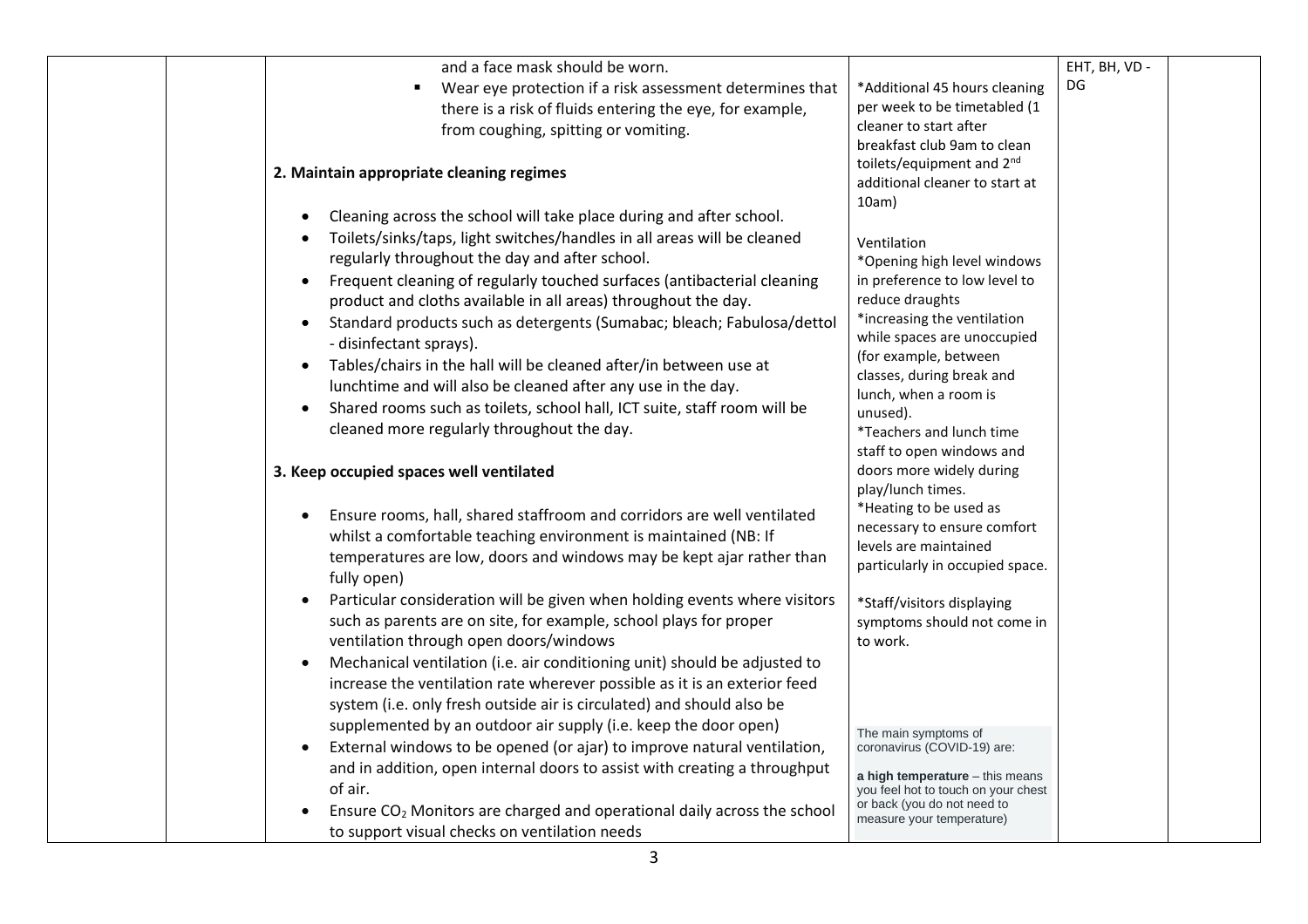| If necessary, external opening doors may also be used<br>Fire doors along corridors will remain open due to the fitting of Fire Door<br>retainers linked to the fire alarm system for door release should the<br>alarm be activated.                                                                                                                                                                                                                                                                                                                                                                                                                                                                                                                                                                                                                                                                                                                                                                                                                                                                                                                                                                                                                                                                                                                                                                                                                                                                                                            | a new, continuous cough $-$ this<br>means coughing a lot for more<br>than an hour, or 3 or more<br>coughing episodes in 24 hours (if<br>you usually have a cough, it may<br>be worse than usual) |  |
|-------------------------------------------------------------------------------------------------------------------------------------------------------------------------------------------------------------------------------------------------------------------------------------------------------------------------------------------------------------------------------------------------------------------------------------------------------------------------------------------------------------------------------------------------------------------------------------------------------------------------------------------------------------------------------------------------------------------------------------------------------------------------------------------------------------------------------------------------------------------------------------------------------------------------------------------------------------------------------------------------------------------------------------------------------------------------------------------------------------------------------------------------------------------------------------------------------------------------------------------------------------------------------------------------------------------------------------------------------------------------------------------------------------------------------------------------------------------------------------------------------------------------------------------------|--------------------------------------------------------------------------------------------------------------------------------------------------------------------------------------------------|--|
| 4. Follow public health advice on testing, self-isolation and managing confirmed<br>cases of COVID-19 When an individual develops COVID-19 symptoms or has a<br>positive test:                                                                                                                                                                                                                                                                                                                                                                                                                                                                                                                                                                                                                                                                                                                                                                                                                                                                                                                                                                                                                                                                                                                                                                                                                                                                                                                                                                  | a loss or change to your sense<br>of smell or taste - this means<br>you've noticed you cannot smell or<br>taste anything, or things smell or<br>taste different to normal                        |  |
| Pupils, staff and other adults should follow public health advice on when<br>$\bullet$<br>to self-isolate and what to do. They should not come into school if they<br>have symptoms, have had a positive test result or other reasons<br>requiring them to stay at home due to the risk of them passing on COVID-<br>19 (for example, they are required to quarantine).<br>If anyone in school develops COVID-19 symptoms, however mild, should<br>follow public health advice.<br>If a pupil is awaiting collection,<br>they should be moved, if possible, to the medical room where<br>they can be isolated (supervised at a safe distance if this is<br>possible and safe to do so).<br>If they need to go to the toilet while waiting to be collected, it<br>must be cleaned and disinfected using standard cleaning<br>products before being used by anyone else.<br>PPE must be worn by staff caring for the child while they await<br>collection if a distance of 2 metres cannot be maintained (such<br>as for a very young child or a child with complex needs).<br>Call 999 if someone is seriously ill or injured or their life is at<br>risk.<br>Any members of staff who have helped someone with<br>symptoms and any pupils who have been in close contact with<br>them do not need to go home to self-isolate unless they<br>develop symptoms themselves (in which case, they should<br>arrange a test) or if the symptomatic person subsequently<br>tests positive or they have been requested to do so by NHS<br>Test & Trace. |                                                                                                                                                                                                  |  |
| Anyone with COVID-19 symptoms or a positive test result should stay at                                                                                                                                                                                                                                                                                                                                                                                                                                                                                                                                                                                                                                                                                                                                                                                                                                                                                                                                                                                                                                                                                                                                                                                                                                                                                                                                                                                                                                                                          |                                                                                                                                                                                                  |  |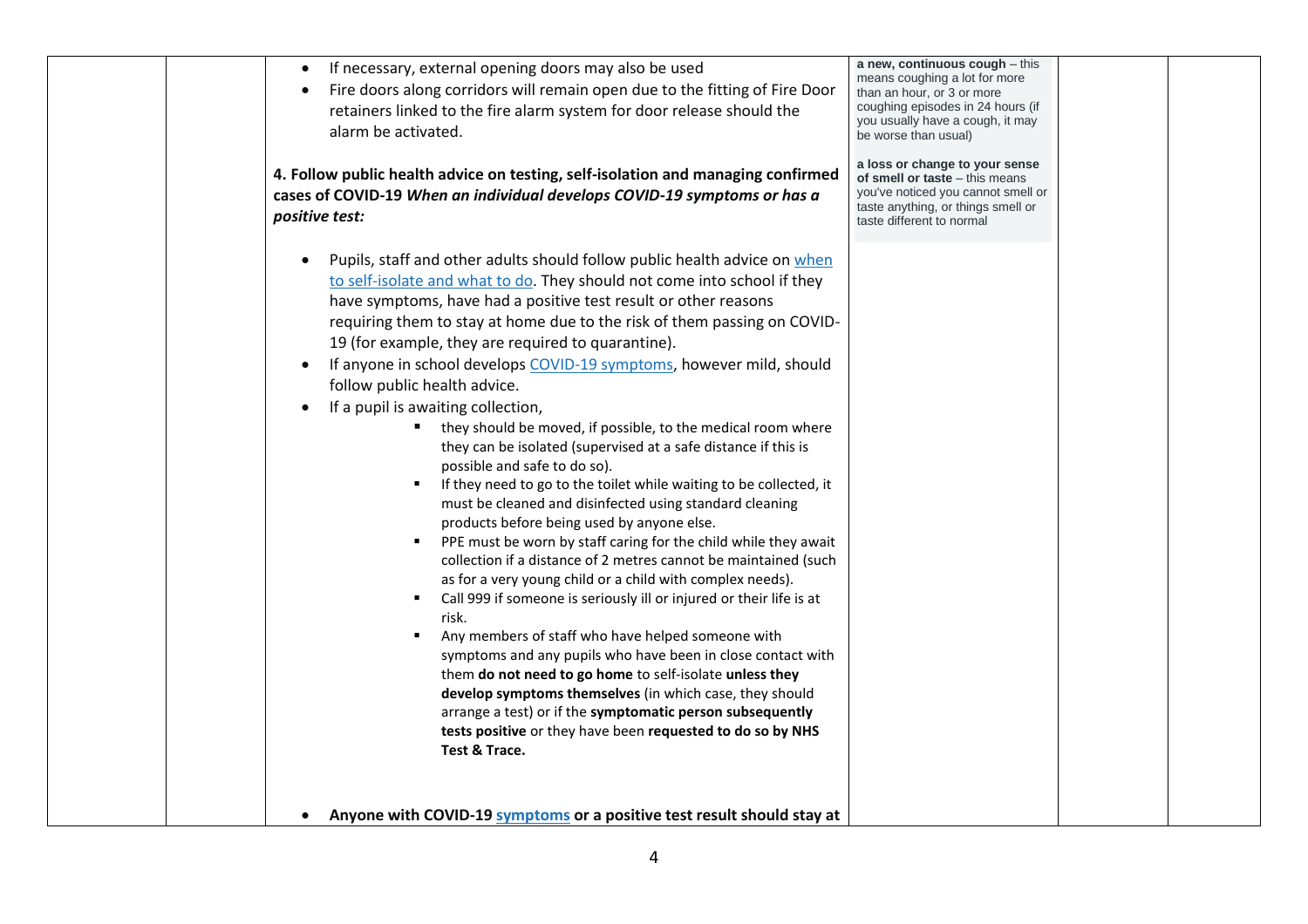| home and self-isolate immediately. Anyone with symptoms of COVID-         |  |
|---------------------------------------------------------------------------|--|
| 19, should arrange to have a PCR test as soon as possible. This still     |  |
| applies even if they have received one, two, or booster doses of COVID-   |  |
| 19 vaccine                                                                |  |
| From 16 August 2021, you will not be required to self-isolate if you live |  |
| in the same household as someone with COVID-19 and any of the             |  |
| following apply:                                                          |  |
| o you are fully vaccinated                                                |  |
| you are below the age of 18 years 6 months<br>$\circ$                     |  |
| you have taken part in or are currently part of an approved<br>$\circ$    |  |
| COVID-19 vaccine trial                                                    |  |
| you are not able to get vaccinated for medical reasons<br>$\circ$         |  |
| o NB: NHS Test and Trace will contact people to let them know             |  |
| they have been identified as a contact and check whether they             |  |
| are legally required to self-isolate. If they are not legally required    |  |
| to self-isolate, they will be provided with advice on testing and         |  |
| given guidance on preventing the spread of COVID-19. Even if              |  |
| they do not have symptoms, they will be advised to have                   |  |
| a PCR test as soon as possible.                                           |  |
| From 2 <sup>nd</sup> January 2022,                                        |  |
| the 10-day isolation period for anyone who records a positive<br>$\circ$  |  |
| PCR result has been reduced to 7 days in most circumstances.              |  |
| Individuals may take LFD tests on day 6 and day 7 (24 hours               |  |
| apart) of their self-isolation periods.                                   |  |
| Those who receive two negative test results are no longer<br>$\circ$      |  |
| required to complete the full 10 days isolation and may return to         |  |
| education setting from day 8. NOTE: anyone who is unable to               |  |
| take LFD tests on day 6/7 will need to complete the full 10-day           |  |
| period of isolation.                                                      |  |
| People who are fully vaccinated, or children 5 years to 18 yrs<br>$\circ$ |  |
| 6mths, identified as a close contact of someone with Covid-19             |  |
| should take an LFD test daily for 7 days and continue to attend           |  |
| educational setting as normal, unless receive a positive result or        |  |
| develop symptoms at any time.                                             |  |
|                                                                           |  |
|                                                                           |  |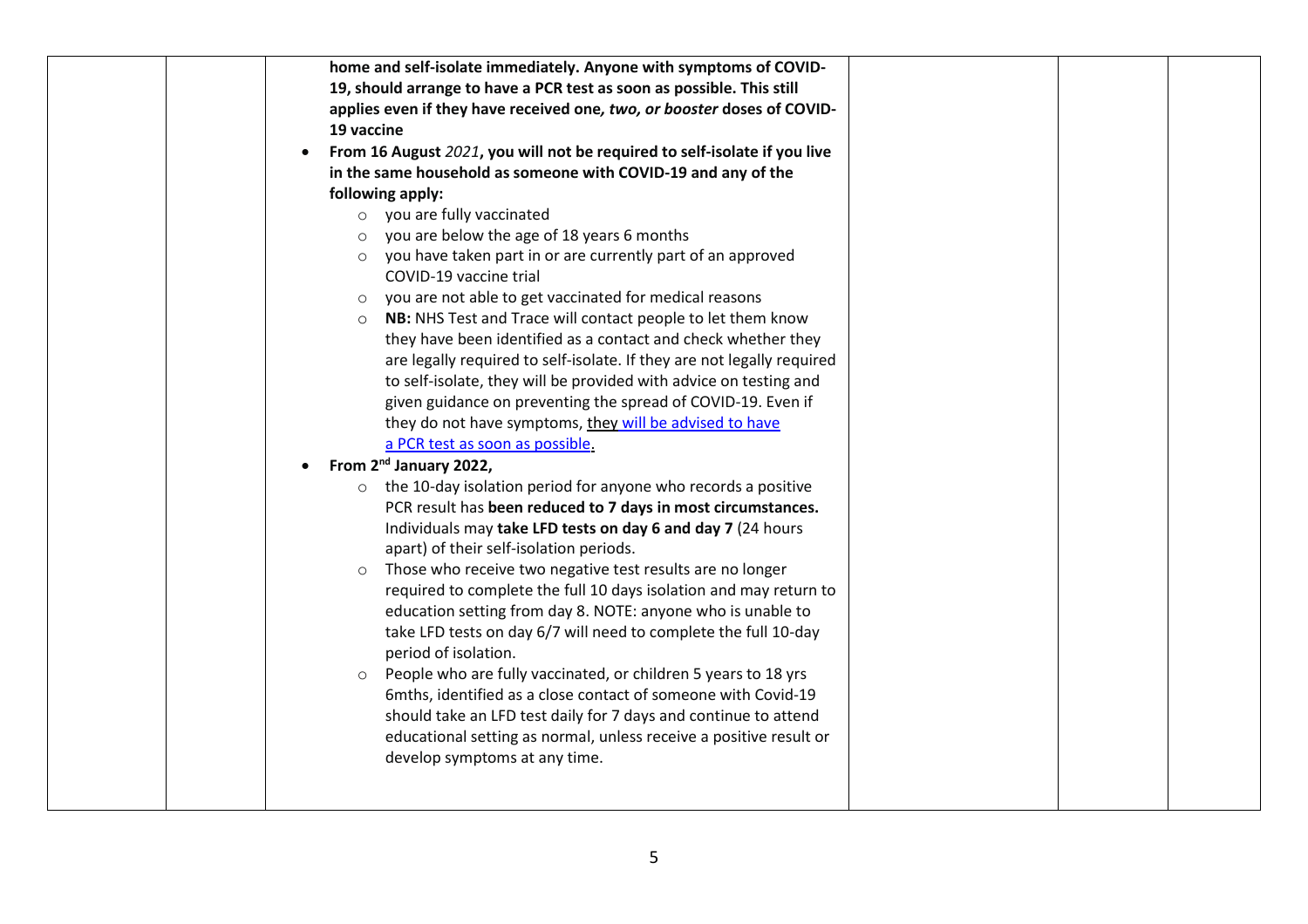| <b>Risks from</b>           |          | <b>Asymptomatic testing</b>                                                                                                                                                                  |                                                              |              |                      |
|-----------------------------|----------|----------------------------------------------------------------------------------------------------------------------------------------------------------------------------------------------|--------------------------------------------------------------|--------------|----------------------|
| asymptomatic                |          |                                                                                                                                                                                              | If a staff member tests                                      | All Staff    | Sept 1st             |
| cases                       |          | • Staff should undertake twice weekly home LFD tests                                                                                                                                         | positive via a Lateral flow<br>test; staff to remain at home |              | 2021<br>ongoing      |
|                             |          | <b>Confirmatory PCR tests</b>                                                                                                                                                                | until PCR test confirms                                      |              | (Continue            |
|                             |          | Staff and pupils with a positive LFD test result should self-isolate in line<br>$\bullet$<br>with the stay at home guidance for households with possible or                                  | results.                                                     |              | January              |
|                             |          | confirmed coronavirus (COVID-19) infection.                                                                                                                                                  | (Staff to phone Ms Dagmar or<br>Mrs S Burke by 7am to report |              | 2022)                |
|                             |          | They will also need to get a free PCR test to check if they have COVID-19.                                                                                                                   | absence).                                                    |              |                      |
|                             |          | Whilst awaiting the PCR result, the individual should continue to self-                                                                                                                      |                                                              |              |                      |
|                             |          | isolate.                                                                                                                                                                                     |                                                              |              |                      |
|                             |          | If the PCR test is taken within 2 days of the positive lateral flow test, and                                                                                                                |                                                              |              |                      |
|                             |          | is negative, it overrides the self-test LFD test and the pupil/staff member                                                                                                                  |                                                              |              |                      |
|                             |          | can return to school, as long as the individual doesn't have COVID-19                                                                                                                        |                                                              |              |                      |
| <b>Other considerations</b> |          | symptoms.                                                                                                                                                                                    |                                                              |              |                      |
| Clinically                  |          | School workforce - Clinically extremely vulnerable (CEV) people are advised, as a minimum, to follow                                                                                         |                                                              |              | Sept 1st             |
| Extremely                   |          | the same guidance as everyone else.                                                                                                                                                          |                                                              | CEV staff    | 2021                 |
| Vulnerable                  |          | All clinically extremely vulnerable (CEV) children should attend their education setting unless they are                                                                                     |                                                              |              | ongoing              |
| children or                 |          | one of the very small number of children and young people under paediatric or other specialist care                                                                                          |                                                              |              | (Continue<br>January |
| staff                       |          | who have been advised by their clinician or other specialist not to attend.                                                                                                                  |                                                              |              | 2022)                |
| Visitors to site            |          | The Premises Manager (BH) and Office Manager (VD) will ensure that key contractors are aware of the                                                                                          |                                                              | BH/VD        | Sept 1st             |
|                             |          | school's control measures and ways of working.                                                                                                                                               |                                                              |              | 2021<br>ongoing      |
|                             |          | Visitors will be asked to wash hands/sanitise on arrival and leaving school.                                                                                                                 |                                                              |              | (Continue            |
|                             |          | Where possible, external contractors will be arranged outside of school hours.                                                                                                               |                                                              |              | January              |
|                             |          | Face coverings are recommended for staff and visitors in corridors or communal areas. The<br>government has reinstated the requirement to wear face coverings in enclosed and crowded spaces |                                                              |              | 2022)                |
|                             |          | where you may come into contact with people you don't normally meet. This includes public transport.                                                                                         |                                                              |              |                      |
|                             |          | NB: Parents must wear face coverings when inside school building                                                                                                                             |                                                              |              |                      |
| Possible                    | Children | High Street Gate and Main Office Gate are to be used for collection and drop off to reduce the number                                                                                        |                                                              |              |                      |
| congestion at               | Parents  | of people in each around the school.                                                                                                                                                         |                                                              | EHT, SLT, BH | Sept 1st             |
| arrival and                 | Staff    | Arrival - any gate between 8.40-8.50am.                                                                                                                                                      |                                                              |              | 2021                 |
| collection                  |          | Children to be dropped off at gates.                                                                                                                                                         |                                                              |              | ongoing<br>(Continue |
| times<br>(Infection         |          | Staggered collection to support safe collection.                                                                                                                                             |                                                              |              | January              |
| Control)                    |          | Parent/carers to leave after arrival/collection to support distancing.                                                                                                                       |                                                              |              | 2022)                |
|                             |          | Signage/markers to remain along fences to support distancing.                                                                                                                                |                                                              |              |                      |
|                             |          | 1+ metre markers in main entrance if parents/carers need to visit the school office.<br>$\bullet$                                                                                            |                                                              |              |                      |